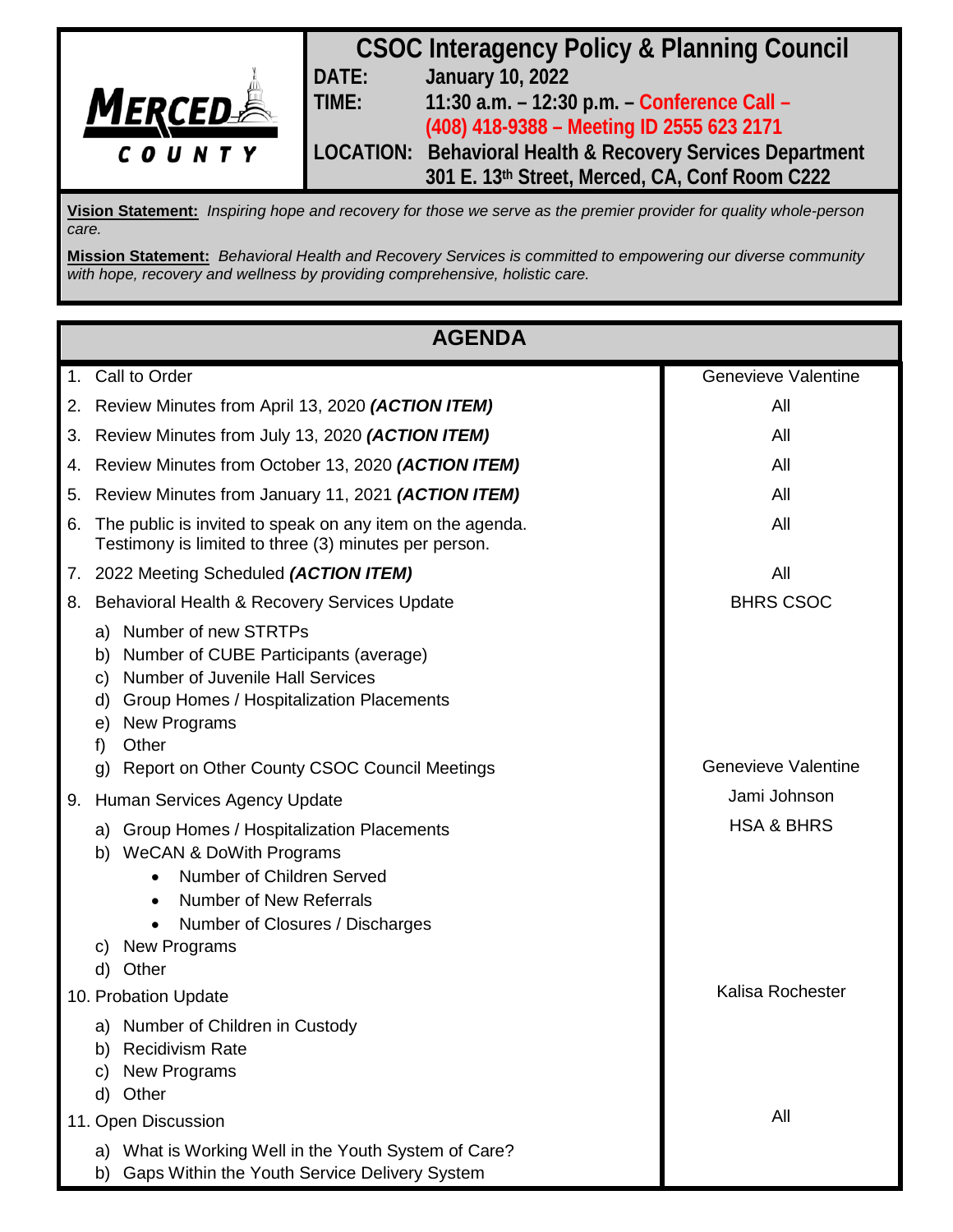- Recommendations
- Threats / Challenges
- 12. Representative Agency Updates / Announcements **All All All All**
- 13. Adjournment

# *Next Meeting Date: April 11, 2022*